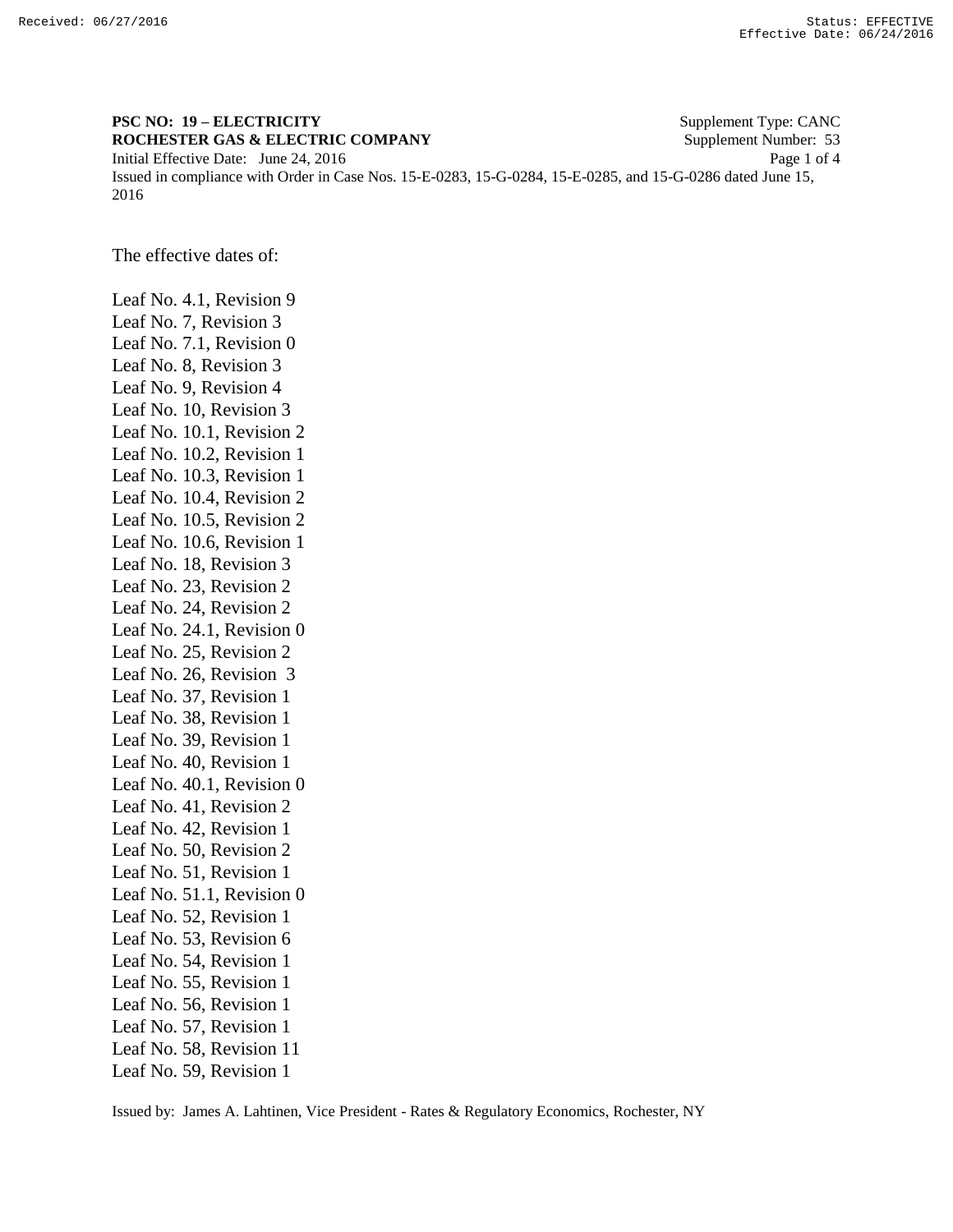**PSC NO: 19 – ELECTRICITY** Supplement Type: CANC **ROCHESTER GAS & ELECTRIC COMPANY** Supplement Number: 53 Initial Effective Date: June 24, 2016 Page 2 of 4 Issued in compliance with Order in Case Nos. 15-E-0283, 15-G-0284, 15-E-0285, and 15-G-0286 dated June 15, 2016

Leaf No. 60, Revision 2 Leaf No. 61, Revision 2 Leaf No. 72, Revision 3 Leaf No. 74, Revision 3 Leaf No. 75, Revision 2 Leaf No. 77, Revision 2 Leaf No. 78, Revision 3 Leaf No. 81, Revision 15 Leaf No. 81.1, Revision 11 Leaf No. 81.3, Revision 7 Leaf No. 82, Revision 2 Leaf No. 83, Revision 4 Leaf No. 84, Revision 5 Leaf No. 85.1, Revision 5 Leaf No. 85.4, Revision 3 Leaf No. 86.2, Revision 4 Leaf No. 86.3, Revision 4 Leaf No. 89, Revision 2 Leaf No. 102.1, Revision 3 Leaf No. 103, Revision 4 Leaf No. 160.24, Revision 3 Leaf No. 160.26, Revision 7 Leaf No. 160.26.1, Revision 10 Leaf No. 160.26.1.1, Revision 1 Leaf No. 160.26.2, Revision 2 Leaf No. 160.27, Revision 6 Leaf No. 160.27.1, Revision 7 Leaf No. 160.27.2, Revision 1 Leaf No. 160.39.14, Revision 1 Leaf No. 160.39.15, Revision 0 Leaf No. 161, Revision 10 Leaf No. 161.1, Revision 12 Leaf No. 161.2, Revision 13 Leaf No. 164, Revision 15 Leaf No. 164.1.1, Revision 9 Leaf No. 164.4, Revision 10 Leaf No. 165, Revision 11 Leaf No. 166, Revision 15 Leaf No. 166.1.1, Revision 9

Issued by: James A. Lahtinen, Vice President - Rates & Regulatory Economics, Rochester, NY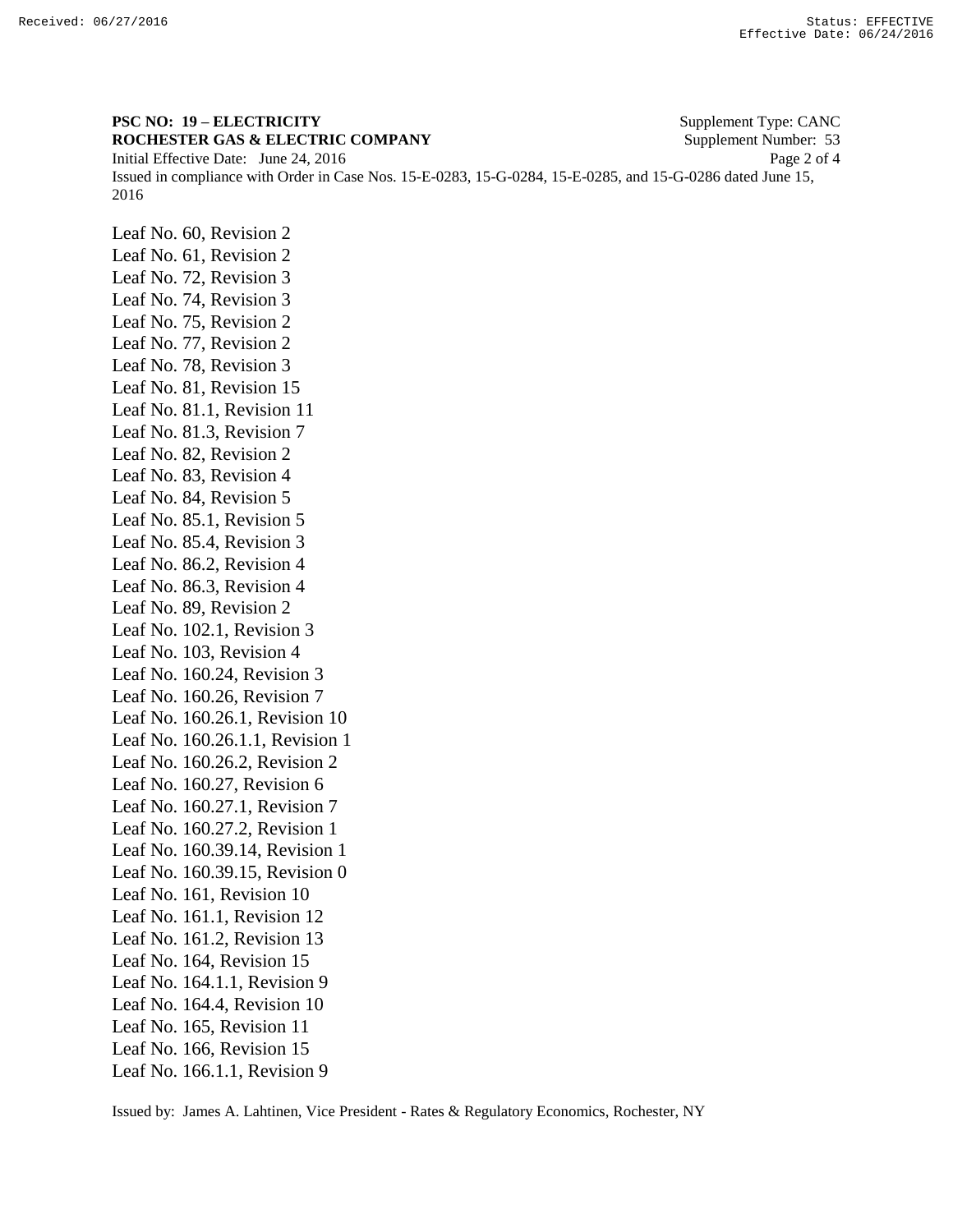**PSC NO: 19 – ELECTRICITY** Supplement Type: CANC **ROCHESTER GAS & ELECTRIC COMPANY** Supplement Number: 53 Initial Effective Date: June 24, 2016 Page 3 of 4 Issued in compliance with Order in Case Nos. 15-E-0283, 15-G-0284, 15-E-0285, and 15-G-0286 dated June 15, 2016

Leaf No. 166.4, Revision 8 Leaf No. 167, Revision 6 Leaf No. 169, Revision 11 Leaf No. 169.1, Revision 10 Leaf No. 169.1.1, Revision 8 Leaf No. 169.2, Revision 8 Leaf No. 170, Revision 2 Leaf No. 174, Revision 17 Leaf No. 174.3, Revision 11 Leaf No. 176, Revision 13 Leaf No. 187, Revision 12 Leaf No. 187.3, Revision 7 Leaf No. 187.4, Revision 7 Leaf No. 188, Revision 6 Leaf No. 189, Revision 9 Leaf No. 190, Revision 15 Leaf No. 190.1, Revision 12 Leaf No. 190.3, Revision 11 Leaf No. 190.4, Revision 8 Leaf No. 193, Revision 13 Leaf No. 193.1, Revision 13 Leaf No. 193.1.1, Revision 9 Leaf No. 194, Revision 12 Leaf No. 194.2, Revision 8 Leaf No. 194.2.1, Revision 6 Leaf No. 194.3, Revision 7 Leaf No. 194.4, Revision 2 Leaf No. 194.6, Revision 1 Leaf No. 195, Revision 10 Leaf No. 195.1, Revision 10 Leaf No. 195.2, Revision 8 Leaf No. 199, Revision 9 Leaf No. 199.1, Revision 7 Leaf No. 199.2, Revision 4 Leaf No. 199.3, Revision 3 Leaf No. 199.4, Revision 2 Leaf No. 200, Revision 11 Leaf No. 200.1, Revision 5 Leaf No. 201, Revision 1

Issued by: James A. Lahtinen, Vice President - Rates & Regulatory Economics, Rochester, NY